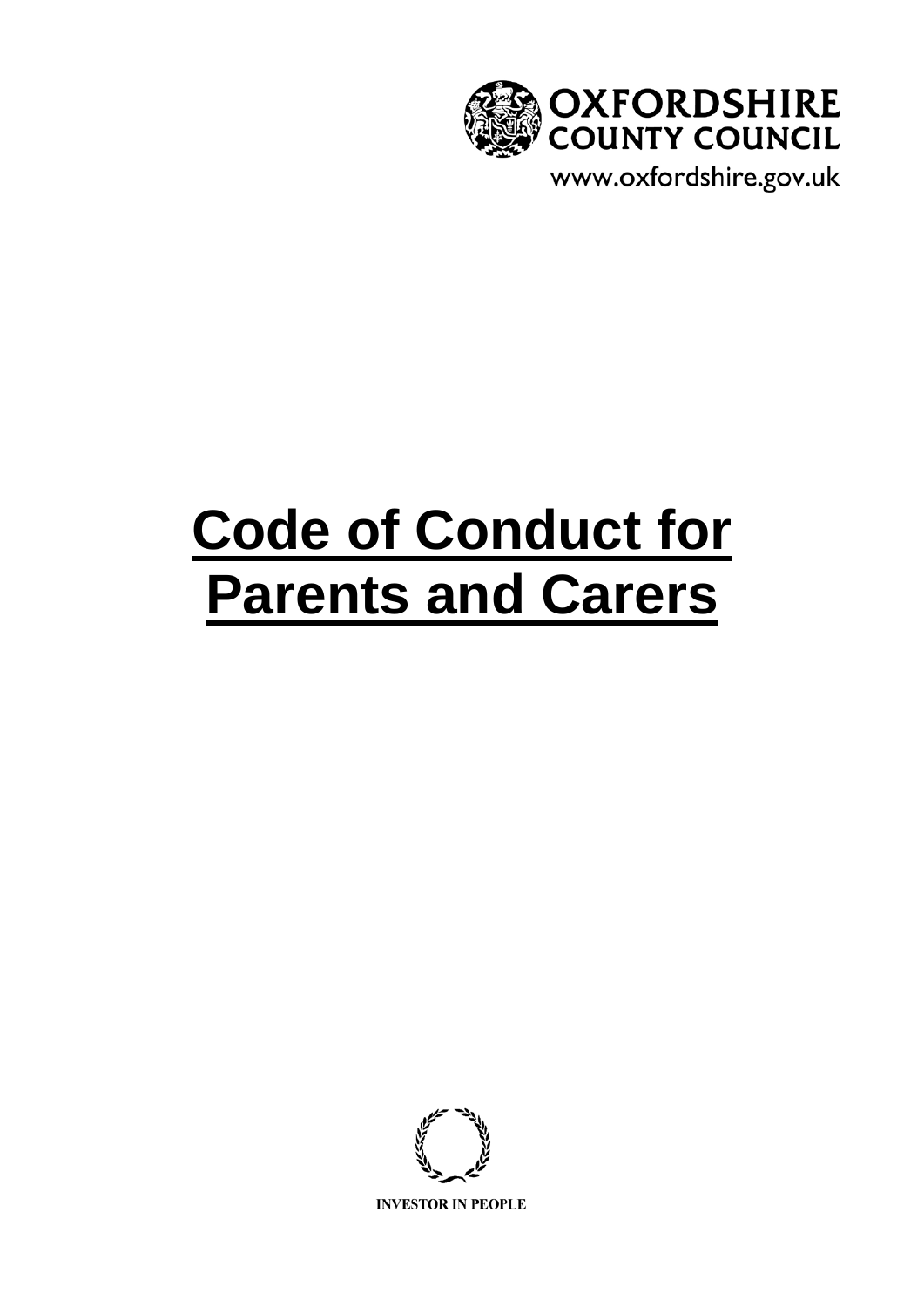# **Parent/Carer Code of Conduct**

At ………………. (Name of school) we are very proud and fortunate to have a very dedicated and supportive school community. At our school the Parent body, staff, governors, parents and carers alike all recognise that the education of our children is a partnership process between all these parties.

As a partnership we are all aware of the importance of good working relationships and all recognise the importance of solid working relationships to equip all of our children with the necessary skills for adulthood.

For these reasons we will continue to welcome and encourage parents and carers to participate fully in the life of our school.

The purpose of this policy is to provide a reminder to all parents, carers and visitors to our school about the expectations around the conduct of all parents and visitors connected to our school.

We understand that everyday frustrations can cause misunderstandings and have a negative impact on our relationships. Establishing where this happens, that we remain committed to resolving difficulties in a constructive manor through open positive dialogue is however essential.

In this way we can continue to flourish and progress to achieve, in an atmosphere of mutual understanding.

Our school already has a code of conduct for all our employees but this code is aimed at the wider school community so that all can see and understand the expectations on the behaviour of all visitors or those connected with the school. The policy aims to clarify the types of behaviour that will not be tolerated and seeks parental sign up to these expectations. The policy also sets out the actions the school can take should this code be ignored or where breaches occur.

## Behaviour that will not be tolerated:

- Disruptive behaviour which interferes or threatens to interfere with any of the schools normal operation or activities anywhere on the school premises.
- Any inappropriate behaviour on the school premises.
- Using loud or offensive language or displaying temper.
- Threatening in any way, a member of staff, visitor, fellow parent/carer or pupil.
- Damaging or destroying school property.
- Sending abusive or threatening emails or text/voicemail/phone messages or other written communications (including social media) to anyone within the school community.
- Defamatory, offensive or derogatory comments regarding the school or any of the pupils/parents/staff/governors at the school on Facebook or other sites (See Appendix 1 for more details)
- The use of physical, verbal or written aggression towards another adult or child. This includes physical punishment of your own child on school premises.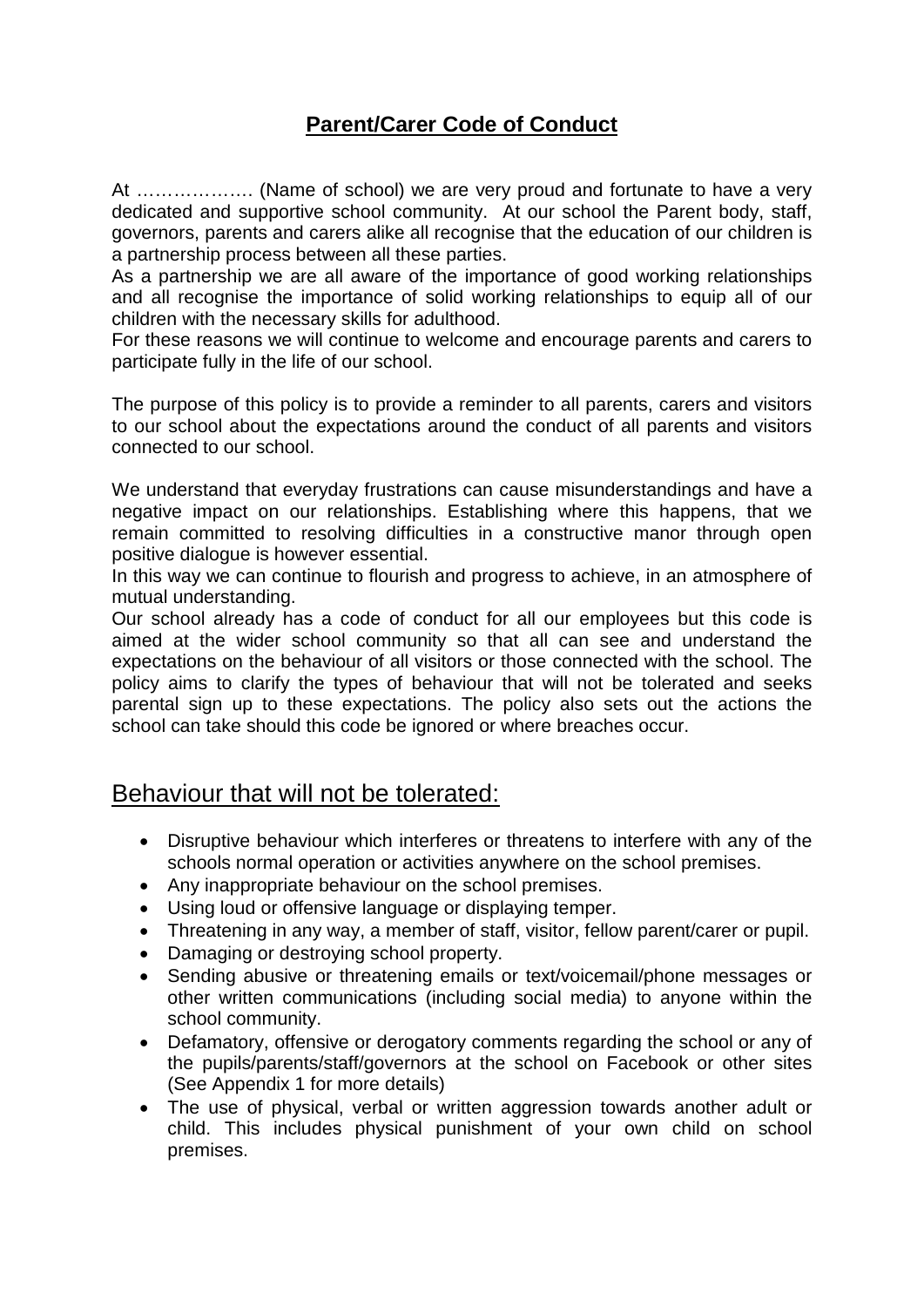- Approaching someone else's child in order to discuss or chastise them because of the actions of this child towards their own child. (Such an approach to a child may be seen to be an assault on that child and may have legal consequences)
- Smoking, taking illegal drugs or the consumption of alcohol on school premises. (Alcohol may only be consumed during authorised events)
- Dogs being brought on to the school premises. (other than guide dogs)

Should **any** of the above occur on school premises or in connection with school the school may feel it is necessary to take action by contacting the appropriate authorities and/or sadly, consider banning the offending adult from entering the school premises altogether. Thank you for abiding by this policy in our school. Together we create a positive and uplifting environment not only for the children but also all who work and visit our school.

Please note: can parents/carers please make sure all persons collecting their children are aware of this policy.

### What happens if someone ignores or breaks the code?

In the event of any parent/carer or visitor of the school breaking this code then proportionate actions will be taken as follows;

In cases where the unacceptable behaviour is considered to be a serious and potentially criminal matter the concerns will in the first instance be referred to Thames Valley Police. This will include any or all cases of threats or violence and actual violence to any child staff or governor in the school, This will also include anything that could be seen as a sign of harassment of any member of the school community, such as any form of insulting social media post or any form of social media cyber bullying. In cases where evidence suggests that behaviour would be tantamount to liable or slander then the school will refer the matter to the County Councils Legal Team for further action. In cases where the code of conduct has been broken but the breach was not libellous, slanderous or criminal matter, then the school will send out a formal letter to the parent/carer with an invite to a meeting.

If the parent/carer refuses to attend the meeting then the school will write to the parent/carer and ask them to stop the behaviour causing the concern and warn that if they do not they may be banned from the school premises. If after this behaviour continues the parent/carer will again be written to and informed that a ban is now in place.

**Note:** (1) a ban from the school can be introduced without having to go through all the steps offered above in more serious cases.

(2) Site bans will normally be limited in the first instance.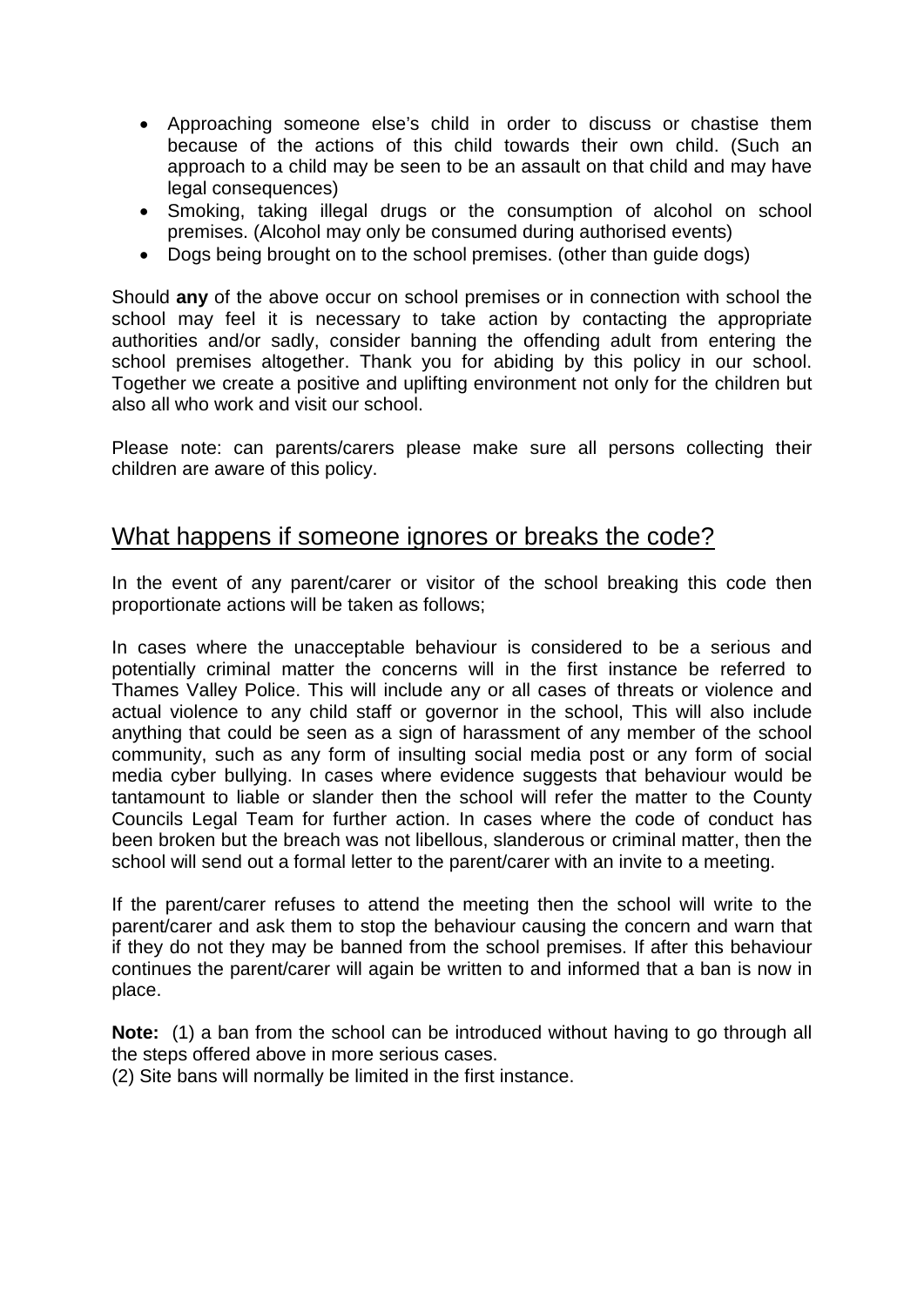# **Complaints**

This code of conduct does not prevent parent/carers from raising a legitimate complaint in an appropriate fashion.

In most cases we hope that all complaints and concerns can be resolved through open dialogue with class teachers or other members of staff as appropriate.

Where you are not satisfied with responses received however, we would ask that you then follow the complaints procedure as laid out in our school complaints policy. This is available on the schools website but if you would prefer please contact the school office and we can arrange for a hard copy to be made available

## Issues of conduct with the use of Social Media

Most people take part in online activities and social media. It's fun, interesting and keeps us connected.

There are various online school groups managed by parents for parents, such as class Facebook pages, and they can be a wonderful source of knowledge, support and advice. We encourage you to in and positively participate if you wish.

Within these spaces however we ask that you use common sense when discussing school life online.

#### **Think before you post**

We ask that social media, whether public or private, should not be used to fuel campaigns and voice complaints against the school, school staff, parents or pupils.

We take very seriously inappropriate use of social media by a parent to publicly humiliate or criticise another parent, pupil or member of staff.

If parents have any concerns about their child in relation to the school as we have said above they should:

- 1. Initially contact the class teacher
- 2. If the concern remains they should contact the head teacher
- 3. If still unresolved, the school governors through the complaints procedure

They should not use social media as a medium to air any concerns or grievances.

#### **Online activity which we consider inappropriate:**

- Identifying or posting images/videos of pupils
- Abusive or personal comments about staff, pupils or other parents
- Bringing the school in distribute
- Posting defamatory or libellous comments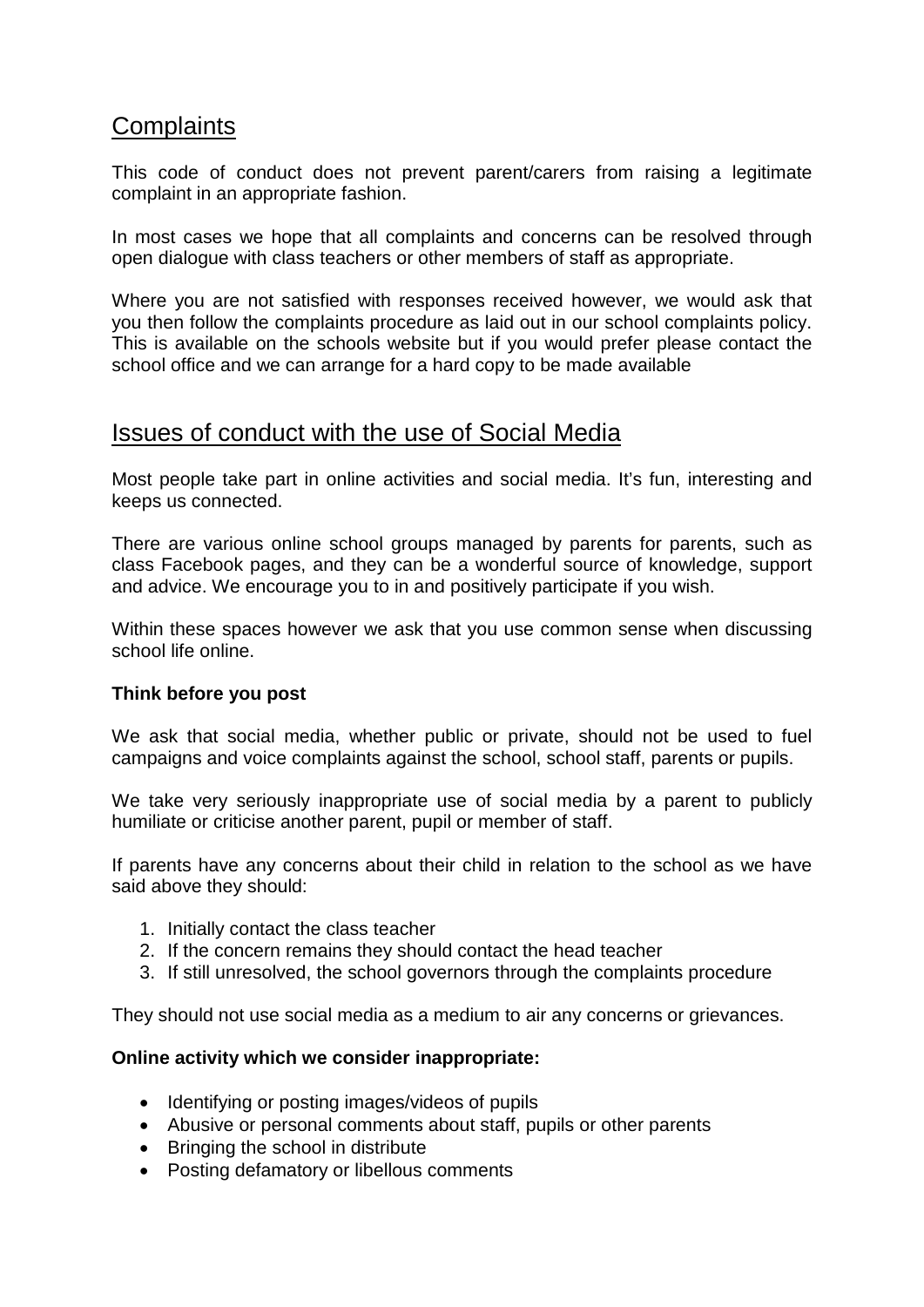- Emails circulated or sent directly with abusive or personal comments about staff or pupils
- Using social media to publicly challenge school policies or discuss issues about individual children
- Threatening behaviour, such as verbally intimidating staff, or using bad language
- Breaching school security procedures

At our school we take our safeguarding responsibilities seriously and will deal with any reported incidents appropriately in line with the actions outlined above.